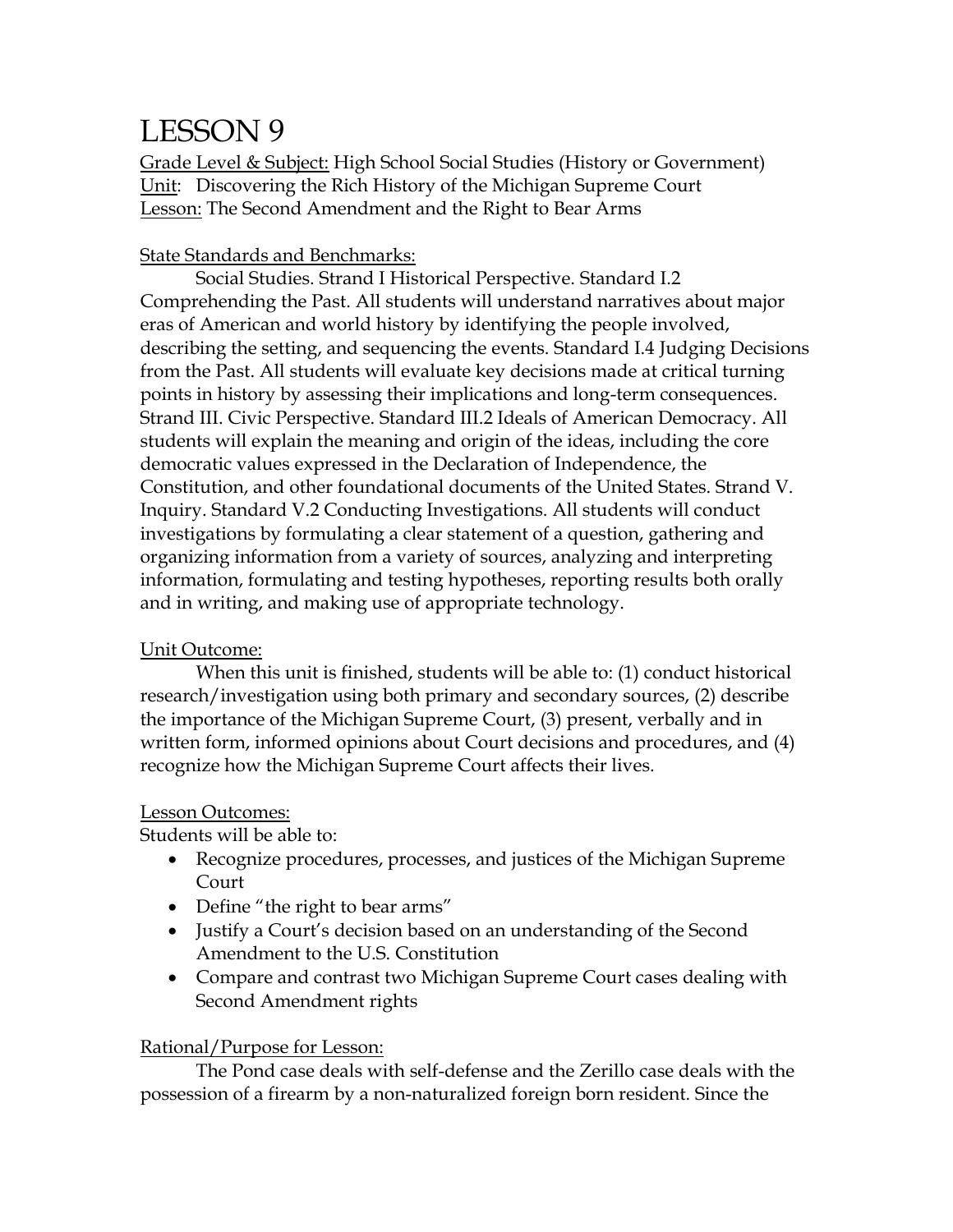Second Amendment gets so much publicity, students will quite likely be aware of it and its implications. This lesson will provide them with information about two cases that affect the interpretation of said amendment in Michigan. Most students will be somewhat familiar with the Second Amendment. It is discussed in many classrooms, on radio programs, and on the television quite frequently. Issues regarding this amendment often appear in the newspaper as well. (If a teacher finds this issue too sensitive, inappropriate, or uninteresting, they may choose to deliver Lesson 10.

#### Resources/Materials required:

- Handout: Synopsis of Pond case
- Handout: Zerillo case (if it was not passed out on Day 8)
- References: PondVPeople.doc; PeopleVZerillo.doc

#### Introduction:

Ask students to explain the Second Amendment to the U.S. Constitution. If they do not know, provide them the basic information about the "right to bear arms." Ask students to offer and defend their opinions about this amendment and the current practices of some U.S. citizens in exercising this right.

#### Procedures:

- 1. Begin by asking students to explain the Zerillo case
- 2. In a class discussion, encourage students to share their thoughts about the case including their understandings and opinions
- 3. Encourage questions
- 4. Correct them when necessary
- 5. Give a quiz that checks for comprehension
- 6. Pass out the Pond case handout
- 7. Tell students to read it
- 8. Tell students to compare it to the Zerillo case
- 9. Lead the ensuing discussion

#### Closure:

Tell students that many Americans interpret the Second Amendment differently than others. Inform them that the ways people exercise this right and fight to protect it are quite controversial to people who interpret the Amendment differently. One side believes that all Americans can – and some believe, should – exercise this right. The other side does not see this right to be as important nor do they see it as a right for all citizens. This side certainly would not agree that all Americans should exercise this right. Whatever students' opinions, it is important that they are aware of this amendment and how it is interpreted because they may own guns or know people who do. Further, regardless of whether or not most citizens who own guns store them safely, guns are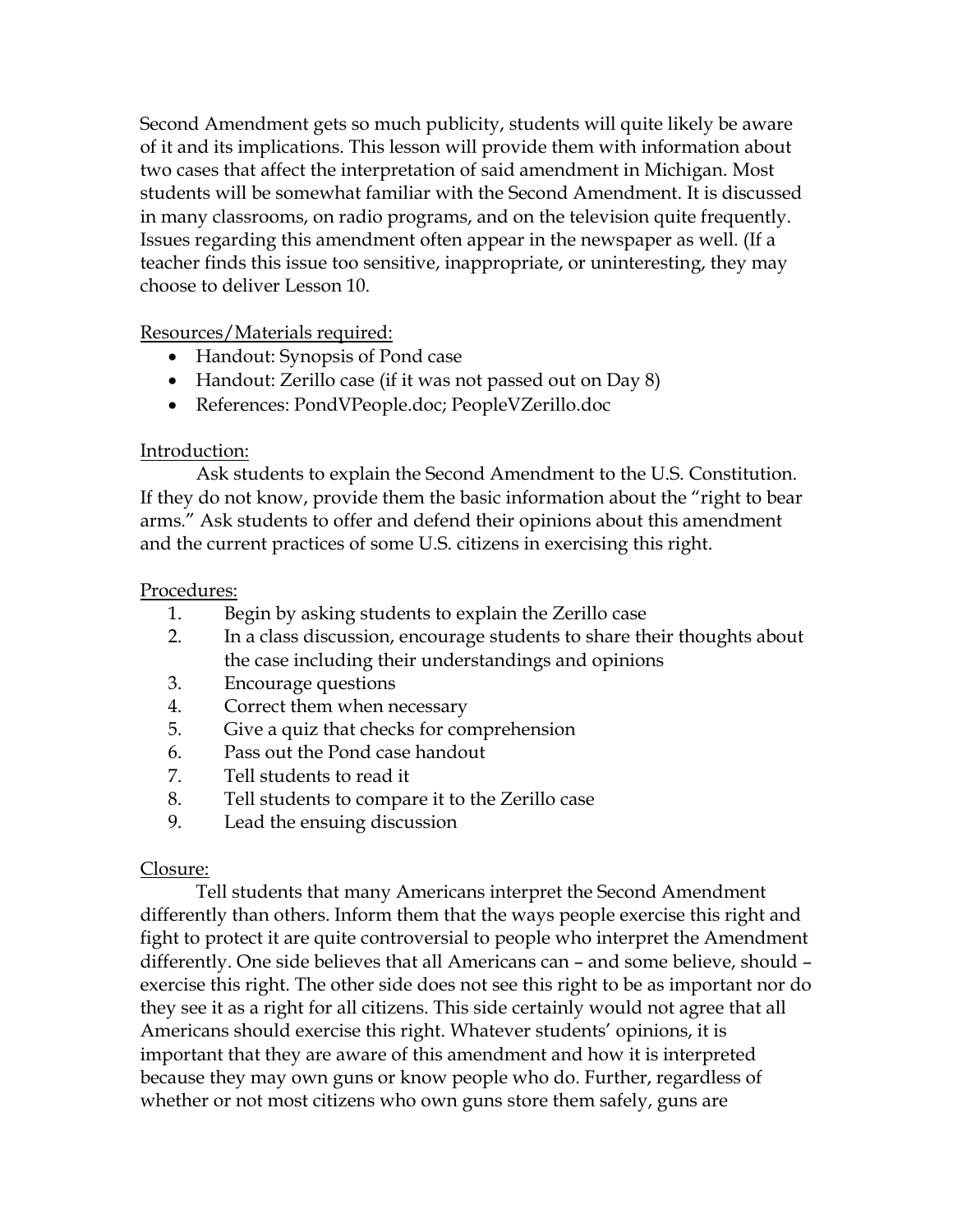dangerous and can and have been used as weapons to harm people and guns can harm people accidentally.

### Guided study/Homework:

If day ten is assessment day, tell students to prepare for that assessment. If day ten will be another Michigan Supreme Court lesson, consider the following: Have students right a persuasive essay dealing having with the right to bear arms. Tell them that they need to try to convince their readers of something. Tell students to refer to the cases discussed in class and to information they know or can find from current events about the Second Amendment. This paper should be no less than one page and no more than three pages long.

#### Assessment:

- 1. The Zerillo comprehension quiz will be graded
- 2. If the homework is assigned, the persuasive essays will be graded for: persuasiveness, spelling, and reference to current events or to the cases studied in class.

Evaluation and Reflection: (To be completed by teacher after lesson has been implemented)